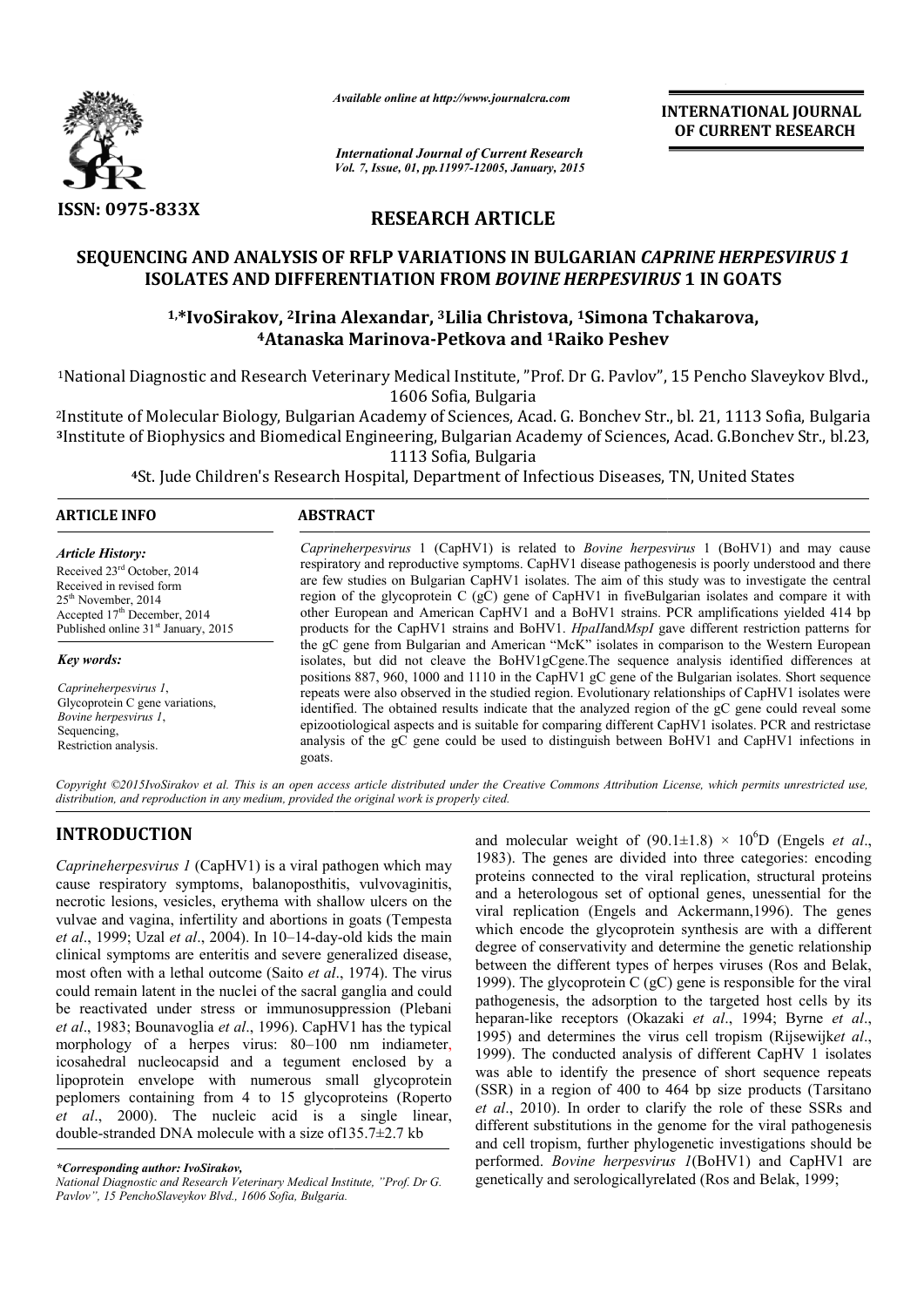Thiry *et al*., 2006). Moreover, goats can serve as a reservoir of BoHV1 (Six *et al*., 2001).Тhe aim of the present study was to investigate the CapHV1 gC gene region with a size of 414 bp in five Bulgarian isolates and compare it with four European and American CapHV1 strainsand a BoHV1 strain. The possibility to differentiate between CapHV1and BoHV1 in goats was also explored. An attempt to identify correlations between the characteristics of the isolates, the clinical presentation, the epizootiological data from the affected farms and experimental infection of young goats was made.

## **MATERIALS AND METHODS**

### **Virus strains,cells and cultivation**

Five Bulgarian viral strains isolated from clinically affected goats from the Bulgarian White Milk Goat (BWM) breed were used in this study (Table 1). European strains "E/CH", "Sp1" and "Sp2", the American "McK" CapHV1 strain and the heterologous BoHV1 strains "Oxford" and "Tchervenavoda", were used as positive controls(Table 1). All CapHV1 and BoHV1 strains were cultivated in MDBK cell line (CCLV 1992) as previously described (Sirakov *et al*., 2011). Infected cells were collected when 90% cytopathic effect was observed.

positive control, a heterologous positive control and a negative control, respectively. The amplified products were purified through S400 columns (GE Healthcare, Giles, UK), according to the manufacturer's recommendations.Nucleic acid concentrations of all investigated isolates were measured by a GeneQuant II spectrophotometer (Pharmacia LKB, Biochrom, UK) for control of their quantity and quality.The quality of the PCR amplification and the purification were tested by 2% agarose gel electrophoresis (GE Healthcare, Giles, UK) with a 100 bp DNA Ladder (GE Healthcare, Giles, UK). The electrophoresis conditions were: 120 V, 45 mA, 45 min.

#### **Restriction enzyme analysis (REA)**

The PCR products obtained from the gC gene of the CapHV1 strains and the heterologous BoHV1 strain "Oxford" were analysed by the restriction enzymes *HpaII* and *MspI* for detection of the methylation sites, according to themanufacturer's instruction (Fermentas, Lithuania). Both enzymes recognize CCGG sites, but *Hpa II* cleavage is blocked by CpG methylation of the target DNA. Mega5 version 5 software (Tamura *et al*., 2011) was used to determine the size of the specific restriction bands. Gel electrophoresis was performed with 4% ready-to-use gels (Reliant Gel System, Lonza, USA) and low DNA Leader (GeneShun Biotech, China) at 5 V/cm<sup>2</sup> for 4 h at  $4^{\circ}$ C.

|  |  | Table 1. CapHV1 and BoHV1 strains used in this study |
|--|--|------------------------------------------------------|
|  |  |                                                      |

| Herpes virus strains and isolates | Origin      | <b>Symptoms</b>                                             | Source                            |
|-----------------------------------|-------------|-------------------------------------------------------------|-----------------------------------|
| CapHVI                            |             |                                                             |                                   |
| McK                               | <b>USA</b>  | Abortions, enteritis and severe generalized disease in kids | Reference strain, used as control |
| E/CH                              | Switzerland | Ulcerative enteritis                                        | Reference strain, used as control |
| Sp1                               | Spain       | Latent infection                                            | Reference strain, used as control |
| Sp2                               | Spain       | Latent infection                                            | Reference strain, used as control |
| Ba1                               | Italy       | Latent infection                                            | Reference strain, used as control |
| Suhindol                          | Bulgaria    | Abortions and infertility                                   | Peshev R. et al., 2008            |
| Troyan                            | Bulgaria    | Abortions and infertility                                   | Peshev R. et al., 2008            |
| <b>Biser</b>                      | Bulgaria    | Abortions                                                   | Peshev R. et al., 2008            |
| PavelBanya                        | Bulgaria    | Enteritis and severe generalized disease in kids            | Peshev R. et al., 2008            |
| Kyustendil                        | Bulgaria    | Infertility, balanoposthitis, vulvovaginitis                | Peshev R. et al., 2008            |
| BoHV 1                            |             |                                                             |                                   |
| Oxford                            | UK          | Genital infection                                           | Reference strain, used as control |

#### **Nucleic acid extraction and amplification**

Viral DNA from cell cultures inoculated with CapHV1 and BoHV1 strains was extracted using Virus DNA/RNA extraction kit (GeneShun Biotech, China), according to the manufacturer's recommendations. DNA was resuspended in 70 μl of nuclease-free H<sub>2</sub>O and kept at -20 °C until use.PCR amplification was carried out with Usb MasterMix (USB Corporation, Ohio, USA), according to the method described by Tempesta *et al*., (1999) and Fuchs *et al.*, 1999). The following primers were used for amplification of the CapHV1 gC gene between positions 759 and 1172 bp (Hecht *et al*., 1995): forward primer 5'- AGGGCGCCGGTGGATGCTCTG -3', reverse primer 5'- GGCGGGCGGTGCGTCGTGA-3'. The primers used for amplification of the BoHV1 gC gene between positions 563 bp and 1087 bp were: forward 5'- AGGAGCGCAAGTGGATGCTCTG-3', and reverse 5'- GTAGCCGTTGCGGAACCAGTGC-3'.The CapHV1 reference strain "E/CH", BoHV1 strains "Oxford" and "Tchervenavoda", and cell supernatant from an uninfected cell culture were included in the test procedure as a homologous

### **Sequencing and data processing**

The PCR products were sequenced two times using the DYEnamic ET Dye Terminator Cycle Sequencing Kit(GE Healthcare, Giles, UK), according to the instructions of the producer, with each of theprimers specific for CpHV1 described above. Sequence determinationwas performed with a<br>MegaBACE1000 automatic sequencer (Amersham MegaBACE1000 automatic sequencer (Amersham Biosciences). An M13mp18DNA controlof reaction and a MegaBACE 4 ColourStandart (control of reading) were included in the sequencing procedure. The obtained sequences were analyzed for close homology by the Basic Local Alignment Search Tool (BLAST) available at the National Center for Biotechnology Information (NCBI; Bethesda, MD) (http//:www.nbi.nlm.nih.gov/BLAST). The amino acid and nucleotide sequences were compared with the gC gene sequences deposited in NCBI GenBank for CapHV1 strains "E/CH" (Z49225.1) and "Ba1" (AY821804.1). The BoHV1 strain (Z49223) was used as an out-group control in the phylogenetic analysis.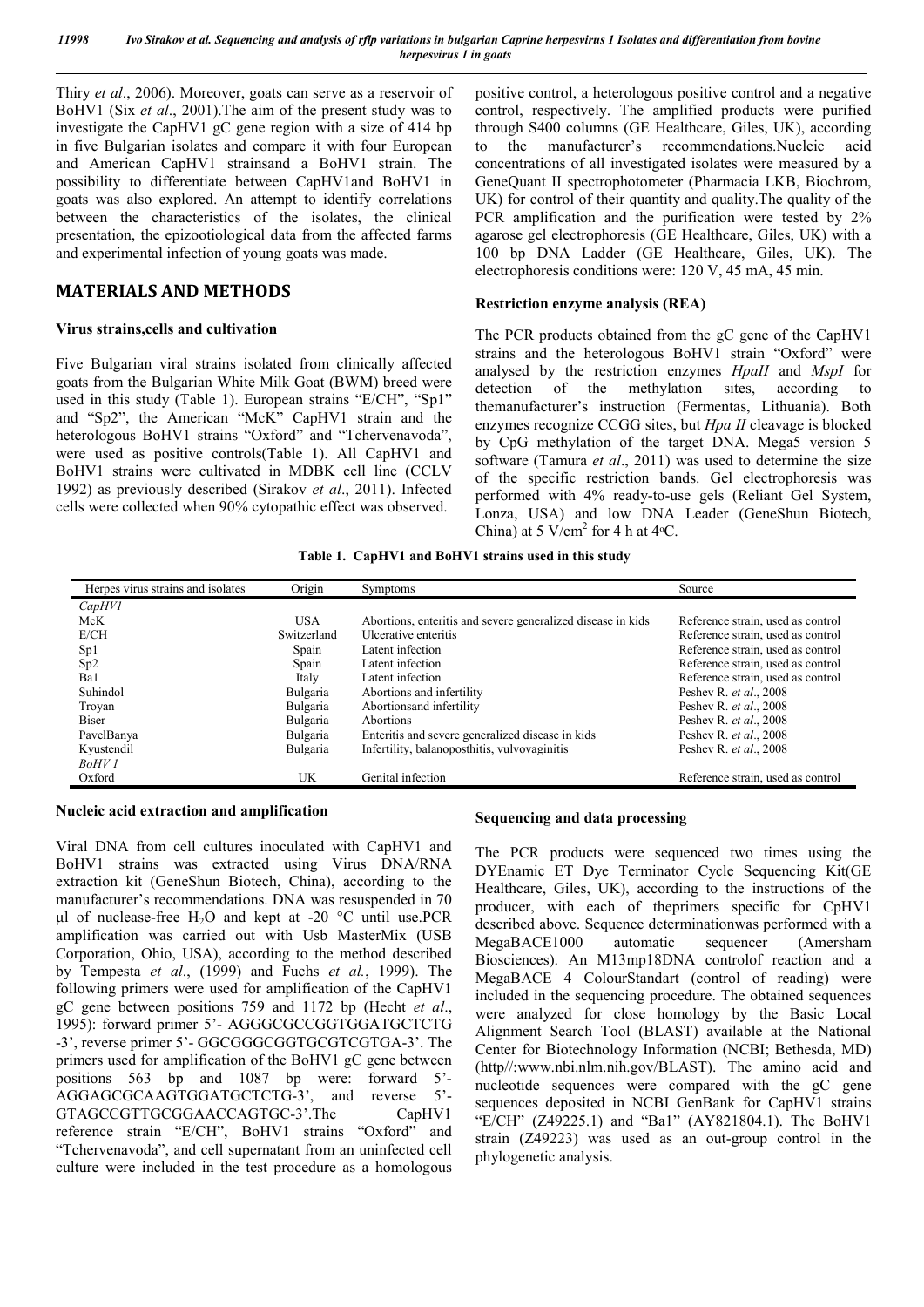The multiple alignments of the amino-acid and nucleotide sequences were performed with MUSCLE (Edgar, 2004). The phylogenetic trees were constructed with JModelTest 0.1.1 (Posada, 2008) and ProtTest 2.4 (Abascal, 2005). For the building of the phylogenetic trees and their graphical representations, PhyML 3.0 (Guindon and Gascuel, 2003) by Phylemon 2 (Sanchez *et al*., 2011), 1000 bootstrap replications and the Fig Tree1.4.0software (http://tree.bio.ed.ac.uk/) were used.

### **RESULTS**

After the amplification step, a 414 bp PCR product was observed in all of the studied CapHV1 strains (Figure 1, upper panel). Specific amplicons were not found in any of the CapHV1 strains when the PCR was performed with primers targeting the BoHV1 gC gene (data not shown). The amplification of the BoHV1 strain "Oxford" gave specific products with a size of 527 bp as well as amplicons 414 bp in size (Figure 1, lower panel). The analysis performed with the software Mega 5 (Tamura *et al*., 2011) showed that the primers targeting the CapHV1 gC gene could recognize and attach to the BoHV1 gC gene between nucleotide positions 768 and 1175. The CapHV1 forward primer had mismatches with the sequence of the referent BoHV1 (Z49223) strain in primer positions 1 (**A→G**), 3 (**G→A**), 8 (**C→A**) and 9 (**G→A**). A mismatch in position 5 (**G→C**) was detected for the CapHV1 reverse primer. The detached fragment of BoHV1 between both primers was 408 bp in size, shorter than that in the amplification of CapHV1. In the 857–862 bp fragment of BoHV1 (Z49223) there was a deletion with a size of 6 bp as compared to CapHV1 (Z49225.1).



#### **Fig. 1. PCR amplification results**

Comparison of the gC gene restriction profiles obtained by Hpa II digest or by Msp I digest showed no difference in the

fragments size and number. Different restriction profiles of the gC gene for the Bulgarian CapHV1 isolates and the American strain "McK" in comparison to the Western European isolates wеre found (Figure 2). Using theMEGA 5 software, the following restriction enzyme cleavage patterns were identified: Western European isolates– 8 bp, 14 bp, 44 bp, 46 bp, 92 bp, 96 bp and 114 bp; Bulgarian isolates ( except "Biser") and the American strain "McK" – 8bp, 14bp, 28bp, 44bp, 46bp, 68bp, 92 bp and 114 bp; isolate "Biser" 8 bp, 14 bp, 28 bp, 44 bp, 68 bp, 92 bp, 160 bp.After the gel electrophoresis we observed the following results: three bands, 44 bp, 92 bp and 114 bp in size, in the Western European isolates (Figure 2, lanes 2, 3 and 4) and five bands with a size of 28 bp, 44 bp, 68 bp, 92 bp and 114 bp in Bulgarian isolates "Troyan", "Suhindol", 114 bp in Bulgarian isolates Troyan", "PavelBanya" and "Kyustendil" and in the American "McK" strain (Figure 2, lanes 1,5,6,7 and 9).

In the CapHV1 isolate "Biser" there were also five bands but the band with the largest size was 160 bp, in contrast to the 114 bp fragment observed in the other isolates included in this study (Figure 2, lane 8). The specific bands for the Bulgarian and the American CapHV1 strains were 28 bp and 68 bp, except for the "Biser" isolate, where the specific bands were 28 bp and 160 bp. The REA with *HpaII* and *MspI*enzymes was unsuccessful forthe gC gene of the BoHV1 strain "Oxford"(Figure2, lane 10).



**Fig. 2. Restriction analysis of the PCR products**

Two additional bands with a size of 8 bp and 14 bp were observed in all CapHV1 isolates when the data were analyzed with the MEGA 5 software. Specific bands with a size of 96 bp were found for the Western European isolates and 46 bp, for all CapHV1 isolates except "Biser". In order to investigate the relationship between the observed different restriction pattern of the studied CapHV1 isolates and the virus origin, sequencing analysis was performed.Аll PCR products of the CapHV1 gC gene were sequenced and after multiple alignments by the MUSCLE method, the gC gene products with a size of 351bp were used in the subsequent nucleotide sequence analysis. The identity for all studied CapHV1 isolates and the BoHV1 "Oxford" strain was 99% after comparison by BLAST analysis with the gC gene sequences deposited in NCBI GenBank for CapHV1 and BoHV1, respectively.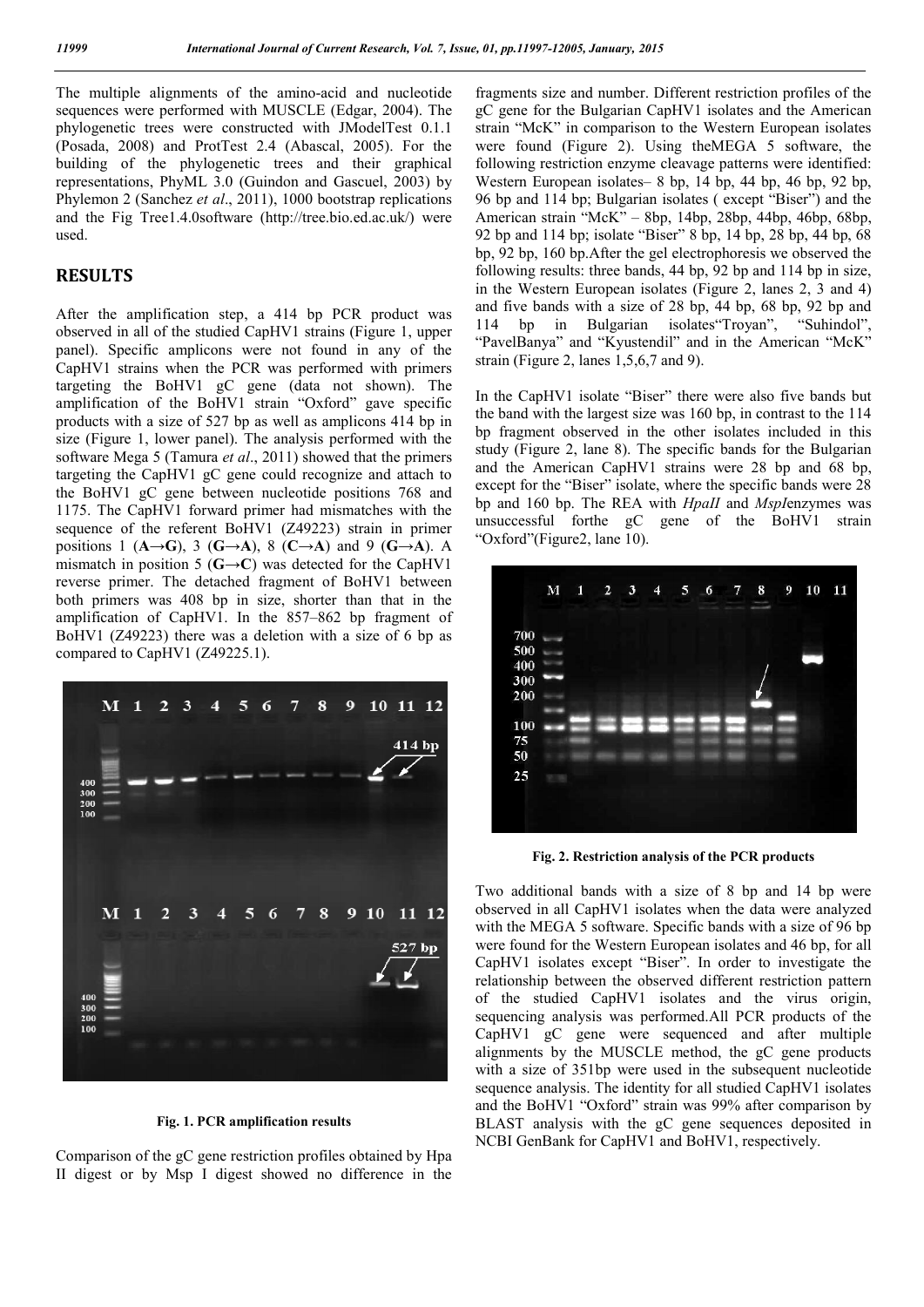Figure 3.Sequencing of the PCR products. Sequencing results and detected point mutations (marked in bold, underlined and dark grey colour) in the gC gene. Short sequence repeats (SSR) consisting of three nucleotide units – GCT are underlined andin italic. Restriction sites of Hpa II / Msp I enzymes are in bold and light grey colour. Forward primer alignment is shown with lowercase letters.

| 1                      | 759bp                                                                                                                                                                        |
|------------------------|------------------------------------------------------------------------------------------------------------------------------------------------------------------------------|
| E/CH                   | agggcgccggtggatgctctgCGACCACGAGGCGATGGCCGCGCGTACGCCGACCCGTTGTACGTCAACTGCGGCGTGGCGGACGCCGC                                                                                    |
| Kyustendil             | agggcgccggtggatgctctgCGACCACGAGGCGATGGCCGCGCGTACGCCGACCCGTTGTACGTCAACTGCGGCGTGGCGGACGCCGC                                                                                    |
| Suhindol               | agggcgccggtggatgctctgCGACCACGAGGCGATGGCCGCGCGTACGCCGACCCGTTGTACGTCAACTGCGGCGTGGCGGACGCCGC                                                                                    |
| Troyan                 | agggcgccggtggatgctctgCGACCACGAGGCGATGGCCGCGCGTACGCCGACCCGTTGTACGTCAACTGCGGCGTGGCGGACGCCGC                                                                                    |
| Biser                  | agggcgccggtggatgctctgCGACCACGAGGCGATGGCCGCGCGTACGCCGACCCGTTGTACGTCAACTGCGGCGTGGCGGACGCCGC                                                                                    |
| Ba 1                   | agggcgccggtggatgctctgCGACCACGAGGCGATGGCCGCGCGTACGCCGACCCGTTGTACGTCAACTGCGGCGTGGCGGACGCCGC                                                                                    |
| PayelBanya             | agggcgccggtggatgctctgCGACCACGAGGCGATGGCCGCGCGTACGCCGACCCGTTGTACGTCAACTGCGGCGTGGCGGACGCCGC                                                                                    |
| Sp1                    | agggcgccggtggatgctctgCGACCACGAGGCGATGGCCGCGCGTACGCCGACCCGTTGTACGTCAACTGCGGCGTGGCGGACGCCGC                                                                                    |
| Sp2                    | agggcgccggtggatgctctgCGACCACGAGGCGATGGCCGCGCGTACGCCGACCCGTTGTACGTCAACTGCGGCGTGGCGGACGCCGC                                                                                    |
| McK.                   | agggcgccggtggatgctctgCGACCACGAGGCGATGGCCGCGCGTACGCCGACCCGTTGTACGTCAACTGCGGCGTGGCGGACGCCGC                                                                                    |
| п                      | 887 <sub>bp</sub>                                                                                                                                                            |
| E/CH                   |                                                                                                                                                                              |
| Kyustendil             |                                                                                                                                                                              |
| Suhindol               |                                                                                                                                                                              |
| Troyan                 |                                                                                                                                                                              |
| Biser                  |                                                                                                                                                                              |
| Ba1                    |                                                                                                                                                                              |
| PayelBanya             |                                                                                                                                                                              |
| Sp1                    |                                                                                                                                                                              |
| Sp <sub>2</sub>        |                                                                                                                                                                              |
| McK                    |                                                                                                                                                                              |
|                        |                                                                                                                                                                              |
|                        |                                                                                                                                                                              |
| Ш<br>E/CH              | $1000$ bp<br>960 <sub>bp</sub>                                                                                                                                               |
|                        | ACCCCTTCCCGCGGGCCGGGCCTGC GCTGCTGCTGGCGATCGAGAACGGCACGGTGGCGTACCGGGACCGCGCGGGGGCGCGCGTAC                                                                                     |
| Kyustendil             | ACCCCTTCCCGCGGGCCGGGCCTGCGCTGCTGCTGGCGATCGAGAACGGCACGGTGGCGTACCGGGACCGCGCGGGGGCGGCGCGTAC                                                                                     |
| Suhindol               | ACCCCTTCCCGCGGGCCGGGCCTGCGCTGCTGCTGGCGATCGAGAACGGCACGGTGGCGTACCGGGACCGCGCGGGGCGGCGCGTAC                                                                                      |
| Troyan                 | ACCCCTTCCCGCGGGCCGGGCCTGCGCTGCTGCTGGCGATCGAGAACGGCACGGTGGCGTACCGGGACCGCGCGGGGCGGCGCGCGTAC                                                                                    |
| Biser<br>Ba1           | ACCCCTTCCCGCGGGCCGGGCCTGCGCTGCTGCTGGCGATCGAGAACGGCACGGTGGCGTACCGGGACCGCGCGGGGCGGCGCGCGTAC                                                                                    |
| PavelBanya             | ACCCCTTCCCGCGGGCCGGCCCGCCCCCTGCTGCTGGCGATCGAGAACGGCACGGTGGCGTACCGGGACCGCGCGGGGGCGGCGCGTAC                                                                                    |
|                        | ACCCCTTCCCGCGGGCCGGGCCTGCGCTGCTGCTGGCGATCGAGAACGGCACGGTGGCGTACCGGGACCGCGCGGGGCGGCGCGCGTAC                                                                                    |
| Sp1                    | ACCCCTTCCCGCGGGCCGGGCCTGCGCTGCTGCTGGCGATCGAGAACGGCACGGTGGCGTACCGGGACCGCGCGGGGCGGCGCGCGTAC                                                                                    |
| Sp <sub>2</sub><br>McK | ACCCCTTCCCGCGGGCCGGCCTGC GCTGCTGCTGGCGATCGAGAACGGCACGGTGGCGTACCGGGACCGCGCGGGGCGGCGCGCGTAC                                                                                    |
|                        |                                                                                                                                                                              |
| IV                     | 1110bp                                                                                                                                                                       |
| E/CH                   | CTCTTTCCCGCGCCCACGGACCCGCGCCGCCTGCCCCTCACCATCCGCTCCCTGACCGCGGCGACCGAGGGCGTGTACACCTGG                                                                                         |
| Kyustendil             | CTCTTTCCCGCGCCCACGGACCCGCGCCGCCTGCCCCTCACCATCCGCTCCCTGACCGCGGCGACCGAGGGCGTGTACACCTGG                                                                                         |
| Suhindol               | CTCTTTCCCGCGCCCACGGACCCGCGCCGCCTGCCCCTCACCATCCGCTCCCTGACCGCGGCGACCGAGGGCGTGTACACCTGG                                                                                         |
| Troyan                 | CTCTTTCCCGCGCCCACG_ACCCGCGCCGCCTGCCCCTCACCATCCGCTCCCTGACCGCGGCGACCGAGGGCGTGTACACCTGG                                                                                         |
| Biser                  | CTCTTTCCCGCGCCCACGGACCCGCGCCGCCTGCCCCTCACCATCCGCTCCCTGACCGCGGCGACCGAGGGCGTGTACACCTGG                                                                                         |
| Ba1                    | CTCTTTCCCGCGCCCACGGACCCGCGCCGCCTGCCCCTCACCATCCGCTCCCTGACCGCGGCGACCGAGGGCGTGTACACCTGG                                                                                         |
| <b>PayelBanya</b>      | CTCTTTCCCGCGCCCACGGACCCGCGCCGCCTGCCCCTCACCATCCGCTCCCTGACCGCGCGGCGACCGAGGGCGTGTACACCTGG                                                                                       |
| Sp1                    | CTCTTTCCCGCGCCCACGGACCCGCGCCGCCTGCCCCTCACCATCCGCTCCCTGACCGCGCGGCGACCGAGGGCGTGTACACCTGG                                                                                       |
| Sp2<br>McK             | CTCTTTCCCGCGCCCACGGACCCGCGCCGCCTGCCCCTCACCATCCGCTCCCTGACCGCGGCGACCGAGGGCGTGTACACCTGG<br>CTCTTTCCCGCGCCCACGGACCCGCGCCGCCTGCCCCTCACCATCCGCTCCCTGACCGCGGCGACCGAGGGCGTGTACACCTGC |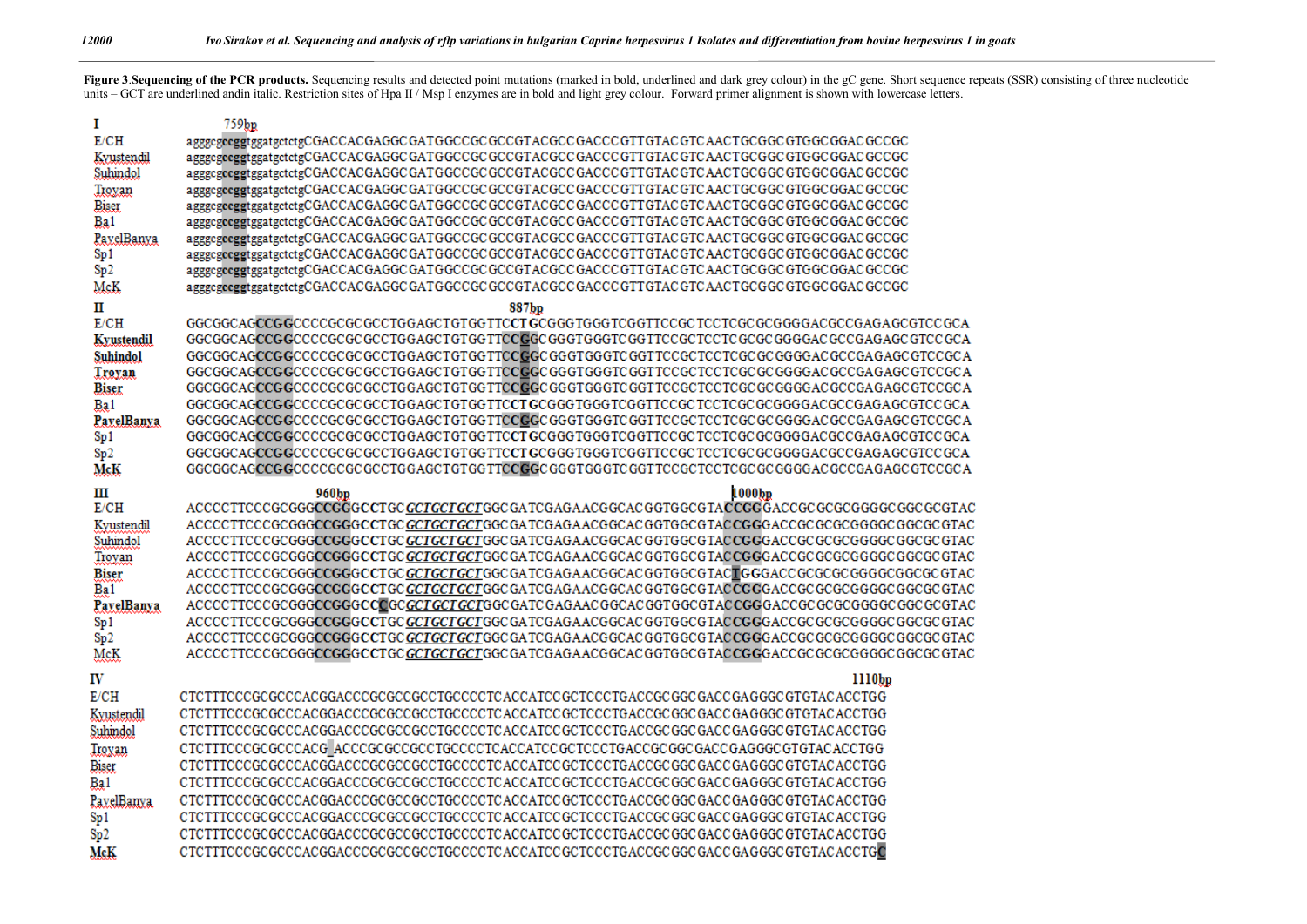Differences at positions 887, 960, 1000 and 1110 of the studied CapHV1 gC gene for all Bulgarian isolates were found after multiple alignment (Figure 3). The mutations in position 887, 1000 and 1110 were nonsynonymous, leading to amino acid changes, respectively: leucine  $\rightarrow$  arginine;arginine  $\rightarrow$ tryptophan and tryptophan  $\rightarrow$  cysteine (Tables 2 and 3). In the 351 bp PCR fragment of the central part of the gC gene in all of the investigated CapHV1 isolates (759 bp and 1172 bp) there were short sequence repeats (SSR) consisting of three nucleotide units, GCT, with three repetitions at position 963– 971 bp (Figure 3).

|  |                                                           |  | Table 2. Detected point mutations and their position in the nucleotide |
|--|-----------------------------------------------------------|--|------------------------------------------------------------------------|
|  | sequence of the CapHV1 gC gene, positions $759 - 1172$ bp |  |                                                                        |

| CapHV1isolates/ | Gen           | Position of point mutations in the |     |      |      |      |
|-----------------|---------------|------------------------------------|-----|------|------|------|
| strains         | Bankaccession | gC gene nucleotides                |     |      |      |      |
|                 | No.           | 887                                | 960 | 1000 | 1045 | 1110 |
| E/CH            | Z49225.1      | т                                  | т   | C    | т    | G    |
| Sp1             | not submitted |                                    | T   | C    |      | G    |
| Sp2             | not submitted | T                                  | т   | C    | T    | G    |
| Ba1             | AY821804.1    |                                    | T   | C    | T    | G    |
| <b>Biser</b>    | JX993260      | G                                  | T   | T    | т    | G    |
| Kyustendil      | JX993261      | G                                  | T   | C    |      | G    |
| PavelBanya      | JX993262      | G                                  | C   | C    | T    | G    |
| Suhindol        | JX993263      | G                                  | т   | C    | T    | G    |
| Trovan          | JX993264      | G                                  | т   | C    |      | G    |
| McK             | not submitted | G                                  | T   | C    |      |      |

Legend: T- Thymine; C- Cysteine; G- Guanine.Bold nucleotides represent detected point mutations; "**Δ**" – deletion

**Table 3. Amino acid changes in the CapHV1 gC protein region 253 – 391amino acids**

| CapHV lisolates | Position of nonsynonymous changes in the gC gene |     |     |  |  |
|-----------------|--------------------------------------------------|-----|-----|--|--|
|                 | 296                                              | 334 | 370 |  |  |
| E/CH            |                                                  | R   | W   |  |  |
| Sp1             |                                                  | R   | W   |  |  |
| Sp <sub>2</sub> |                                                  | R   | W   |  |  |
| Ba1             |                                                  | R   | W   |  |  |
| McK             | R                                                | R   |     |  |  |
| Kyustendil      | R                                                | R   | W   |  |  |
| Suhindol        | R                                                | R   | W   |  |  |
| Troyan          | R                                                | R   | W   |  |  |
| Biser           | R                                                | W   | W   |  |  |
| PavelBanya      | R                                                | R   | W   |  |  |

Legend: L – Leucine; R – Arginine; W – tryptophan; C – cysteine;

A TMI3 model of a phylogenetic tree based on the nucleotide sequences is presented on Figure 4A. Two main branches were formed. The first branch grouped all of the investigated CapHV1 isolates and the second one included only the "PavelBanya".Based on the differences at position 887 of the gC gene, the first branch was divided into two subgroups. The first subgroup included all the Western European strains: "E/CH", "Sp1", "Sp2" and "Ba1", and the second subgroup, the Bulgarian strains "Troyan", "Kyustendil" and "Suhindol" and two branches also as a result of the changes at position 1000 ( $C \rightarrow T$ ) for the "Biser" isolate and at position 1110  $(G \rightarrow C)$  for the "McK" strain. When a JTT phylogenetic tree based on the amino-acid sequences was build, all Bulgarian isolates and the American isolate "McK" were grouped together as a subgroup, and the Western European isolates formed another subgroup (Figure 4B).

All the sequences of the Bulgarian CapHV1 isolates have been deposited in NCBI GenBank under the following accession numbers: "Biser" (JX993260), "Kyustendil" (JX993261),





**Fig. 4. Phylogenetic analysis**

### **DISCUSSION**

In many countries, goats andsheep are reared in close contact with cattle, sharingpastures, water, food and facilities. With the developmentof the agricultural reform in Bulgaria the number of ruminants has decreased dramatically and they are reared in small private farms of 2 to 5 animals or big farms with 50–200. Moreover, a single farm is often used for rearing different types of animals. The ability of different alphaherpesviruses to circulatein the farms and to cross the species barrier increases the possibility for infections in heterologous animal species. Thus, it is possible a recombination to occur with a related ruminant alphaherpesvirus and new viruses to be generated or the presence of another virus to be undetected, which would complicate the eradication programs.

BoHV1 infection is a serious problem for livestock breeding and it is under EU regulations 64/432/EEC and 88/407/EEC. CapHV1is closely related toBoHV1 (Ros and Belak, 1999,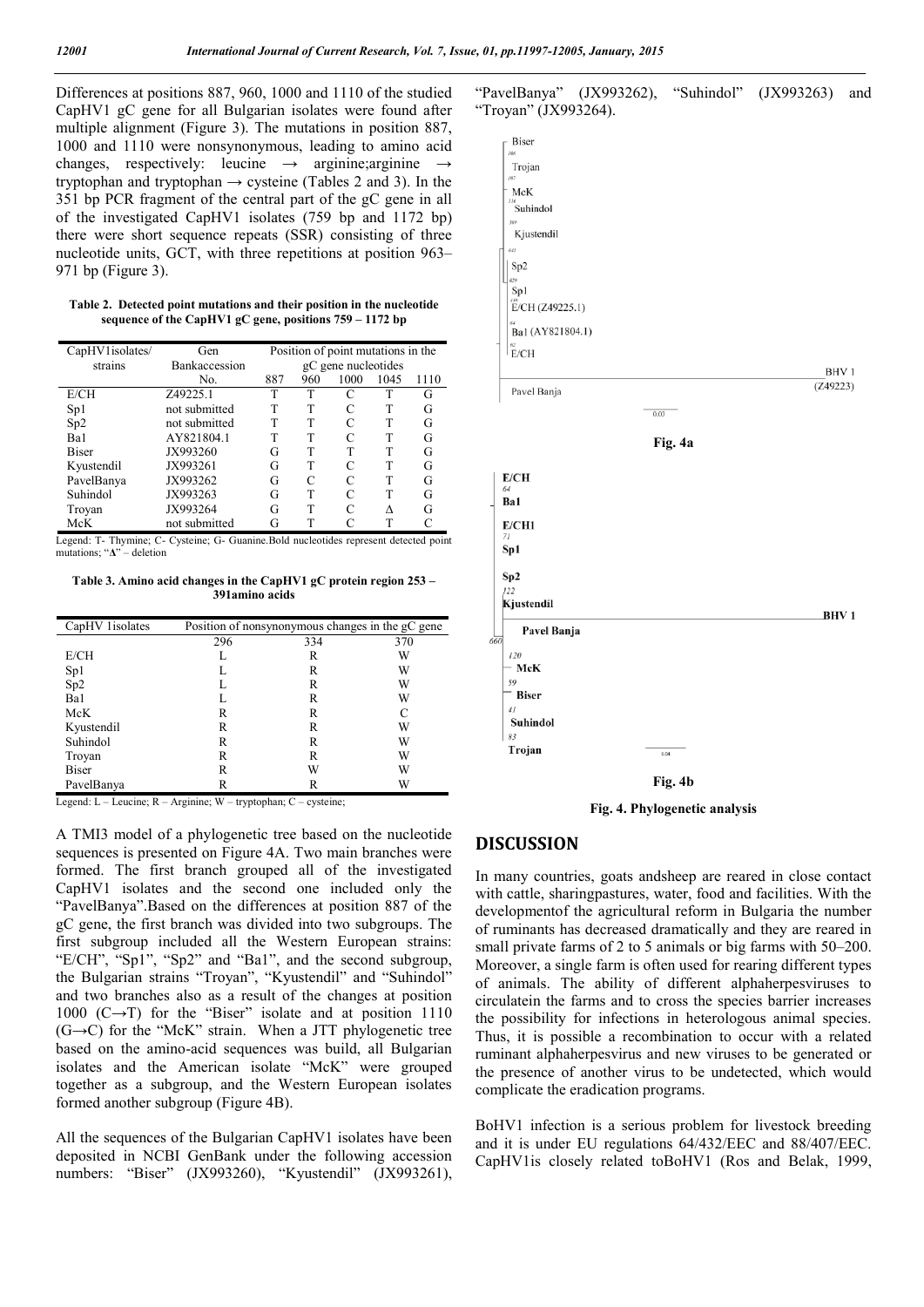Thiry *et al*., 2006), and the clinical symptoms and pathogenesis of CapHV 1 and BoHV1are similar (Engels*et al*., 1992). These two viruses show serologic cross-reactivity(Nixon *et al*., 1988) and sequence identity on the nucleotide level for the gB gene (Ros and Belak, 2002).Goats can be a reservoir for BoHV1 (Six *et al*., 2001) and have been experimentally proved to be sensitive to BoHV1 (Wafula *et al*.,1985; Six *et al*., 2001). Moreover, BoHV1 causes latent infection in trigeminal ganglia of goats and can be reactivated after dexametazone treatment for several days (Engels *et al*., 1992; Six *et al*., 2001). BoHV1 has also been isolated from naturally infected goats (Fulton*et al*., 1982,Whetstone*et al*., 1988, Kalman and Egyed, 2005).This, together with the fact that the CapHV1 pathogenesis is still not fully understood, highlights the significance of studies focused on identification of mutations in the CapHV1 genome and their differential role in disease pathogenesis. It is also important to develop an array of methods for differentiation between CapHV1 and BoHV1 and, respectively, for screening of goats and other non-bovine species for infection with BoHV1.

Closely related alpha herpesviruses can be differentiated and identified by PCR and REA. The obtained PCR products demonstrate that the used sets of primers for the CapHV1 gC gene (Hecht *et al*., 1995) could specifically amplify DNA sequences of the BoHV1 gC gene, similar to what has been established for the gB and gD gene in other herpes viruses (Lyaku *et al*., 1996; Ros and Belak, 1999). In the investigated part of the gC gene, the shorter amplified product, which was scored by the software but was otherwise unclear in the 2% gel, was due to the shorter DNA sequence of BoHV1 in comparison to CapHV1 as a result of a deletion or a frame-shift mutation in the investigated region. Consequently, in our experiments, the CapHV1-specific primers could amplify BoHV1 but not vice versa (the primersets specific for the BoHV1 gCgenе did not amplify products from the CapHV1 gCgene).

The REA results are evidence for the lack of methylation sites in the investigated region of the gC gene – enzymes *Hpa II* and *Msp I* cut equal the target DNA. This finding showed that the strains included in our study could not be differentiated based on DNA methylation(Waalwijk and Flavell 1978). Other restriction enzymes (*Pst I*, *BstE II, Xho I* and *BamHI*) have been used to identify differences of restriction patterns in the whole CapHV1 genomewithbetween New Zeland ("3338") and Australian ("Glenfield") isolates (Tisdall, *et al*., 1984), European ("E/CH", "BA1", "BA 6") and American isolates "McK" (Engels *et al*., 1987;Pratelli*et al*., 2000) and referent strains "1/W", "BA1" and "BA 2" (Buonavoglia *et al*., 1996), but the authors did not connect those findings with clinical signs of animals from which the CapHV1 had been isolated.

In the present study we also found differences in the restriction patterns between investigated CapHV1 isolates, despite the small length of the gC region. The differences in the number of bands visible after the restriction endonuclease analysis and those determined by MEGA 5 could be attributed to the small number of base pairs as fragment lengths (8 bp and 14 bp) as well as the undetectable differences between the size of bands (44 bp vs. 46 bp and 92 bp vs. 96 bp), which, in turn, affects

the restriction pattern determined for different isolates and their differentiation.

The mutations found in the gC gene of the investigated CapHV1 isolate sconfirm that genome differences among the CapHV1 strains could exist. Other researchers have observed similar findings when the gC gene of BoHV 1.1 and BoHV 1.2 strains were examined (Rijsewijk *et al*., 1999). These results are in agreement with the hypothesis of Keuser *et al*., (2004) for differences in the gC amino-acid sequences and their correlation with differences in the tropism *in vivo.* Nonsynonymous mutations in the gC gene are probably connected with virus adaptation to heparansulphate proteoglycan cell receptors and aiding in the second stage of virus penetration in cells, namely, the connection of glycoprotein D with second cell receptors from HVEM/TNF/NGFfamily, virus penetration with the participation of glycoprotein Band virus replication (Wagner, 2003). The observed gC gene mutations in the "Pavel Banya" and "Biser" isolates at positions 960 and 1000 most probably are a part of the complex changes affecting both the central and variable N-terminal parts of the gC gene, as observed in different her pesviruses (BoHV1, BoHV5, CapHV1, CerHV1, RanHV1). Mutations in the gC and gD gene are responsible for the specific tropism and pathology (Ros *et al*., 1999). In our previous report (Peshev *et al*., 2008), a latent infection without clinical symptoms was found in the flock in the Troyan region (with sporadic abortions and mating difficulties) by antibody seroconversion against CapHV1. In the regions Biser, Kyustendil, Suhindol and Pavel Banya, typical clinical symptoms for CapHV1 (sterility, abortions and kidsdead) were observed and the mortality rateofkids was highest (90%) in the Pavel Banyafarm. This could probably be connected with the specific pathogens is as arersul to fg C genemutations:a synonymous mutation atposition 960 in the "PavelBanya" isolate and a nonsynonymous one at position 1000 for the "Biser" isolate.

The glycoprotein C gene of herpes viruses is less conservative and is virus- and strain- specific (Engels *et al*., 1992). In related herpes viruses the central part of the gC gene is conservative, while the N-terminal part is very variable (Ros *et al*., 1999). Based on the changes in the gC gene carboxy-terminal region Esteves *et al*. (2008) determined exactly the investigated bovine isolates as separate groups (BoHV1.1, BoHV1.2. and BoHV5). Differences between the molecular weight of gC for CapHV1 and BoHV1 found by Keuser *et al*. (2004) indirectly confirmed the variability in the N-terminal part of the gC gene. The authors explained these variations by differences of the ORF length, type and number of glycosylation sites. Determined subgroups and branches for investigated CapHV1 isolates after phylogenetic analysis in current research are also evidence for variability in the central conservative region of the gC gene.

The results obtained by PhyML 3.0 and the bootstrap test for 11 nucleotide sequences suggest that the investigated Bulgarian isolates ("Biser", "Troyan", "Kyustendil", "Suhindol") and the American "McK" one originate from a common ancestor strain and form a separate subgroup different from that of the Western European isolates ("E/CH", "Sp1", "Sp2" and "Ba1").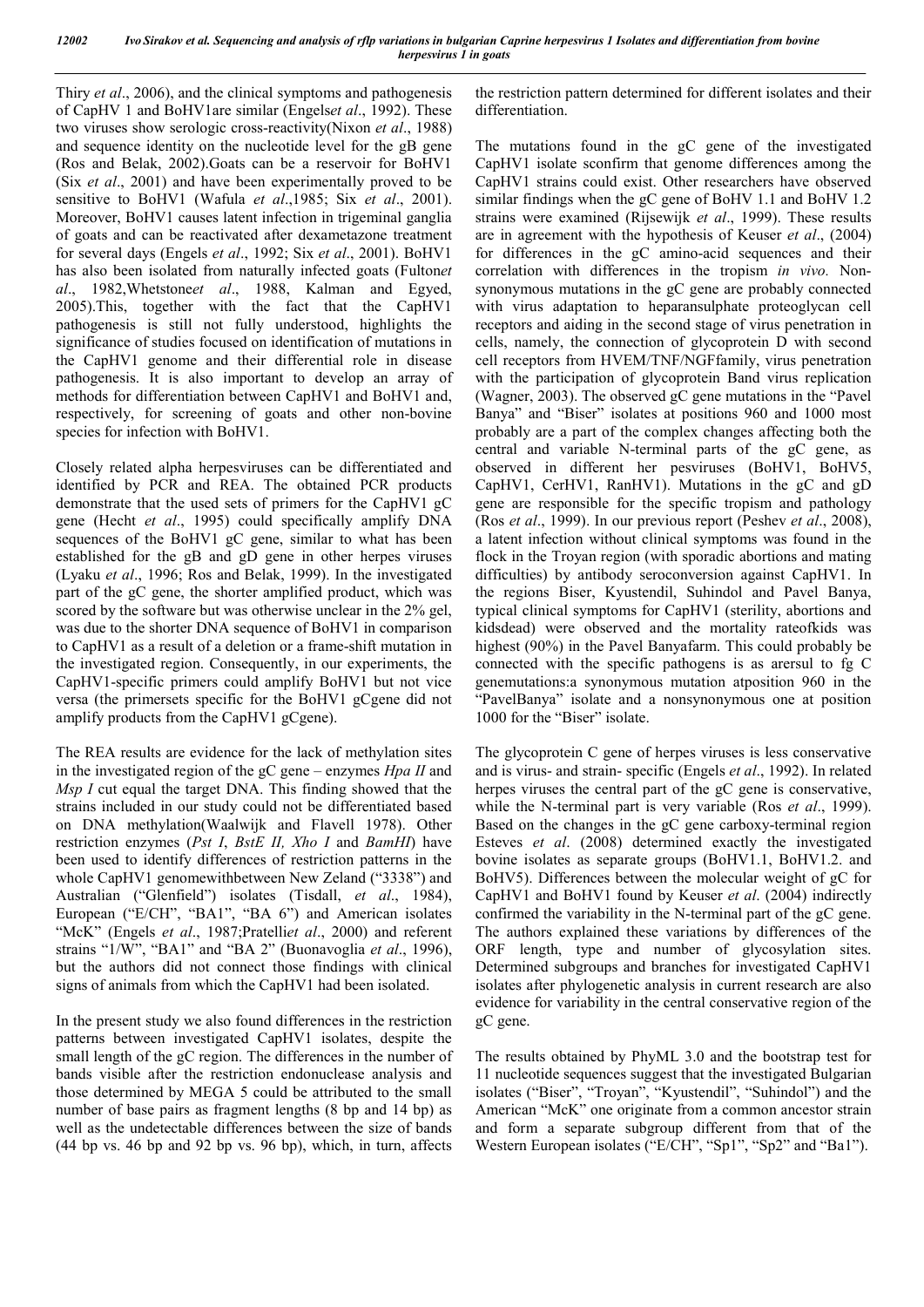This differentiation could most likely be a result of isolation of the both goat populations (the Bulgarian White Milk Goat and the Western European goats) as an independent event of antigen drift. The similarity between the American and Bulgarian isolates at position 887 bp is most probably due to independent evolution resulting in replacement of the amino acid leucine by arginine at that position (codon 296) of the gC gene. Unexpectedly, the "Pavel Banya" isolate was separately positioned in the nucleotide phylogenetic analysis due to a CCT**→** CCC substitution at position 960, corresponding to an identical nucleotide sequence in BoHV1. Thus, the "PavelBanya" isolate was defined as more closely related to BoHV1than the other studied isolates. The substitution is synonymous and does not change the amino acid coded by the codon. Hence, the amino acid phylogenetic analysis determined the "Pavel Banya" isolate in the same subgroup together with the other Bulgarian isolates. The "PavelBanya" isolate was previously shown to have better adaptability to bovine cells as compared to the other Bulgarian isolates (Peshev *et al*., 2008). The "PavelBanya" isolate also gave a higher titer than the other isolates in a hemagglutination reaction after cultivation on bovine cells (Sirakov and Peshev, 2011).

In the "PavelBanya" farm goats are reared together with cattle and upon disease outbreak the newborns were affected with 90% lethality. Therefore, it is possible that the mutations might have originated as a result of adaptation of the virus to young animals' cells and/or as a result of multiple virus passages and virulentization of the virus. Although the mutation in position 960 does not lead to changes in the encoded amino acid, it might still affect the protein function, since, according to Mullard, 2007, synonym mutations can affect protein folding and function. Simple sequence repeats (SSRs) or microsatellites are short repeats with a sizeof 1–6 bp (the smallest repeated DNA motif) situated in protein coding and non-coding regions of DNA sequences (vanBelkum *et al*., 1998). SSRs modulate gene activity to provide an important source ofgenetic variation (Li *et al*., 2004). SSRs directly affect the correspondinggene products and even cause phenotypicchanges. SSR alterations are the main cause for evolution and sequencediversity that drives adaptation. Due to insertion or deletion mutations of one or more types of repeats, SSRs have a high level of length polymorphism. Theseloci mutate by insertions or deletions of one or a fewrepeat units. In our study we identified SSRs consisting of three nucleotide units (GCT) with three repetitions at position 963–971 bp in the central part of the gC gene for all investigated CapHV1 isolates. SSRs containing 15 nucleotides with 4repeats in a nasal strain, andtwo SSRs in seven vaginal and nasal strains and an SSR in three strains (two vaginal and a nasal one) was found in the gC gene by Tarsitano *et al*. (2010). SSRs facilitate genome rearrangement through recombination and impact on protein structure and possibly protein–protein interactions. The presence of SSRs next to position 960 most probably facilitates the mutation at this site.

The epizootological data revealed that the farms in the regions of Kyustendil, Suhindol and PavelBanya had imported bucks and goats from the town of Troyan, but the origin of the animals in the Biser farm remains unknown. Based on the results obtained in the present study, it could be speculated that

in all of the investigated Bulgarian herds, except for the Biser farm, there is circulation of one and the same or several closely related CapHV1 strains.

The differences observed in the migration profile of the CapHV1 isolates could be related to the clinical signs in goats, kids and bucks, similar to what has been observed in bovine species (Engels *et al*., 1981; Metzler *et al*., 1985; Peshev and Christova, 2010). This suggestion is supported by the mutations identified in the CapHV1 isolates, but additional examinations are necessary to further elucidate this hypothesis.

#### **Conclusion**

The observed changes in the central conservative part of the gC gene suggest that they are stable and could be used in identification of strains and in molecular epizootiological studies. Our data that CapHV1-specific primers could amplify BoHV1 warn against a risk of compromising BoHV1 eradication programs in mixed-species flocks.

The obtained results suggest that the analyzed region of the gC gene could be considered suitable for comparison of different CapHV1 and BoHV1 isolates and could be used as a method for differentiation of CapHV1 strains in future epidemiologic studies. BoHV1 and CapHV1 infections could be distinguished by PCR and restriction endonuclease analysis. Clarification of the significance of point mutations observed could improve the understanding of the disease pathogenesis in different groups of animals. Our results also demonstrated that both PCR and subsequent restriction enzyme analysis of the amplified product are needed to diagnose CapHV1 with precision and differentiate it from BoHV1 in goats.

#### **Acknowledgements**

We are thankful to Prof. E. Thiry, University of Liège, for providing the reference Western European CapHV1 isolates.

### **REFERENCES**

- Abascal, F., Zardoya, R. and Posada, D. 2005. ProtTest: Selection of best-fit models of protein evolution. *Bioinformatics*, 21:2104-2105.
- Buonavoglia, C., Tempesta, M., Cavalli, A., Voigt, V., Buonavoglia, D., Conserva, A. and Corrente, M. 1996. Reactivation of CapHV1 in latently infected goats. Comp. Immun. *Microbiol. Infect. Dis*, 19(4): 275-281.
- Byrne, K.M., Horohov, D.W. and Kousoulas, K.G. 1995. Glyco- protein B of bovine herpesvirus-1 binds heparin. *Virology,* 209:230-235
- Edgar, Robert C. 2004. MUSCLE: multiple sequence alignment with high accuracy and high throughput. Nucleic Acids Research 32(5):1792-1797.
- Engels, M. and Ackermann, M. 1996. Infectious Bovine Rhinotracheitis and other ruminant HerpesvirusInfectious. International Symposium - Liege, Belgique, 53:3-15.
- Engels, M., Gelderblom, H., Darai, G. and Ludwig, H.1983. Goat herpesviruses. *J. Gen.Virol.,* 64:2237-2247.
- Engels, M., Loefpe, E.,Wild, P., Schraner, E. and Wyler, R. 1987. The genome of CapHV1. *J.Gen. Virol,* 64:2237- 2247.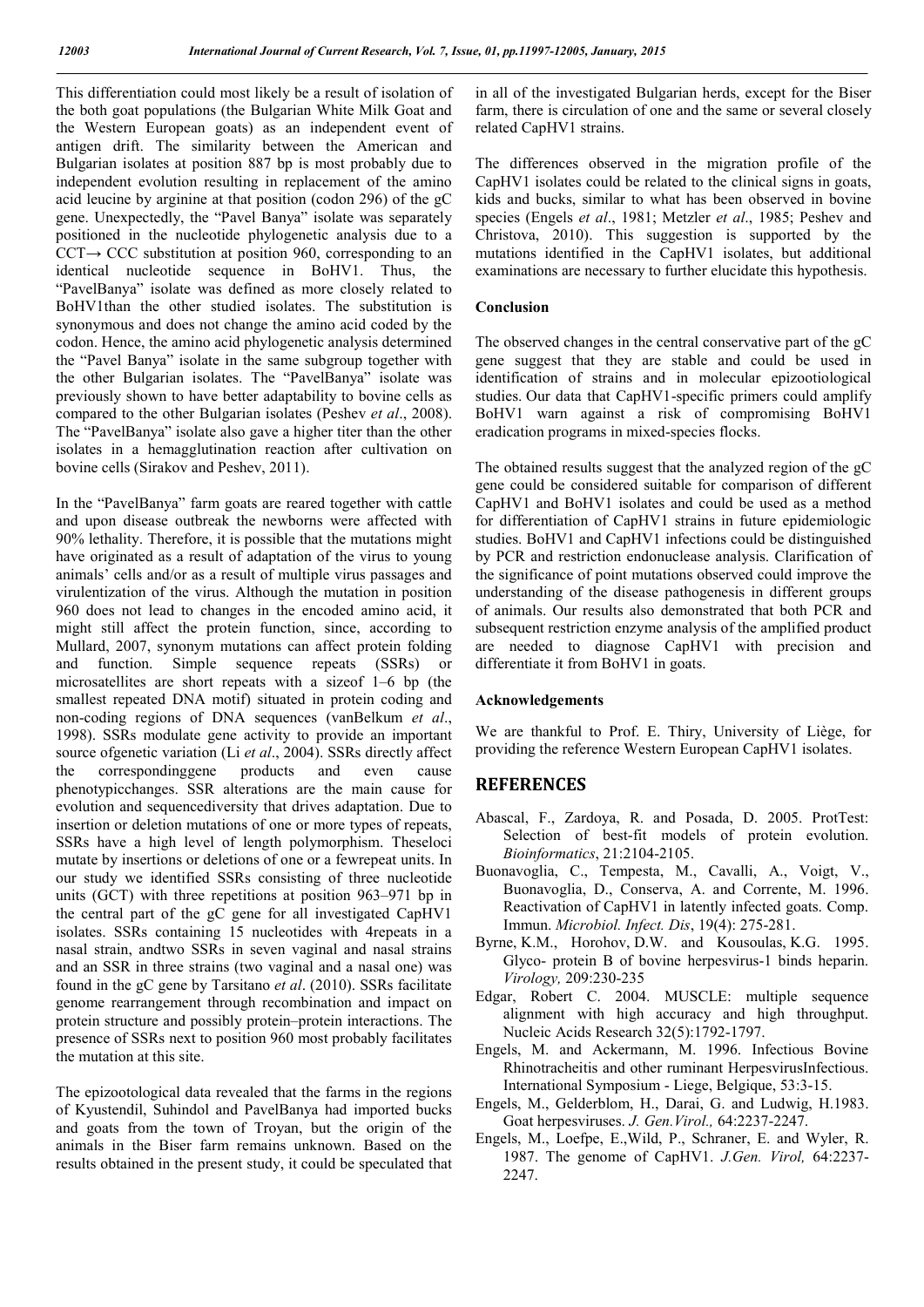- Engels, M., Palatini, M., Metzler, A. E., Probst, U., Kihm, U. and Ackermann, M. 1992. Interations of bovine and caprineherpesviruses with the natural and foreign hosts. *Vet.Microbiol*., 33: 69-78.
- Engels, M., Steck, F. and Wyler, R.1981. Comparison of genomes ofinfectious bovine rhinotracheitis and infectious pustular vulvovaginitisvirus strains by REA. *Arch. Virol,* 67:169-174.
- Esteves, P.A., Dellagostin, O.A., Pinto, L.S., Silva, A.D., Spilki, F.R., Ciacci-Zanella, J.R., Hubner, S. O., Puentes, R. *Et al.* 2008. Phylogenetic comparison of the carboxyterminalregion of gCofBoHV1.1, 1.2 and 5 from SA. *Virus Res,* 131:16-22.
- Fuchs, M., Hubert, P., Detterer, J. and Rziha, H. J. 1999. Detection of BoHV1 in blood from naturally infected cattle by using a sensitive PCR E. *J. Clin. Microbiol,*  37(8):2498-2507.
- Fulton, R. W., Downing, M. M. and Hagstad, H. V.1982.Prevalence of BoHV1, bovine oral diarrhea, parainfluenza-3, bovine adenoviruses-3 and -7, and goat respiratory syncytial viral antibodies in goats. *Am. J. Vet. Res.,* 43(8):1454-1457.
- Guindon, S. and Gascuel, O.2003. A simple, fast, and accurate algorithm to estimate large phylogenies by maximum likelihood. *Syst. Biol.,* 52:696-704.
- Hecht, P., Engels, M., Loepfe, E. and Ackermann, M.1995. Comparison of the gC genes of Bovine and Caprineherpesviruses. In:Immunobiology of viral infections. Proceedings of theThird Congress European Society of Veterinary Virologists. - Interlaken, Switzerland,M. Schwyzer, M. Ackermann, G.Bertoni, R. Kocherhans, K. McCullough, M. Engels, R. Wittek, R. Zanoni, editors 147-152.
- Kálmán, D. and Egyed, L. 2005. PCR detection of bovine herpesviruses from nonbovine ruminants in Hungary. *J.Wildl. Dis*, 41(3):482-488.
- Keuser, V., Espejo-Serrano, J., Schynts, F., Georgin, J.P. and Thiry, E. 2004. Isolationof CapHV1 in Spain. *Vet. Rec,* 154:395-399.
- Keuser, V., Schynts, F., Detry, B., Collard, A., Robert, B., Vanderplasschen, A., Pastoret, P. P. and Thiry, E.2004. Improved Antidenic Methods for Differential Diagnosis of Bovine, Caprine, and Cervine Alphaherpesviruses Related to Bovine Herpesvirus 1*. J. Clin. Microbiol.,* 42(3):1228- 1235.
- Li, Y. C., Korol, A. B., Fahima, T. andNevo, E.2004. Microsatellites within genes. *Mol. Biol. Evol.,*21:991- 1007.
- Lyaku, J. R., Vilcek, S., Nettleton, P.F. and Marsden, H. S. 1996. The distinction of serologically related ruminant alphaherpesviruses by PCR and REA. *Vet. Microbiol.,*48:135-142.
- Metzler, A. E., Matile, H., Gassmann, U., Engels, M. and Wyler, R. 1985. European isolates of BoHV1. *Arch. Virol.,*85:57-69.
- Nixon, P., Edwards, S. and White, H. 1988. Serological comparisons of antigenically related herpesviruses in cattle, red deer and goats. *Vet. Res. Commun,* 12:355-362.
- Okazaki, K., Honda, E., Kono, Y.1994.Heparin-binding domain of bovid herpesvirus1 glycoprotein gIII. *Arch. Virol.,* 134 :413-419.
- Peshev, R. and Christova, L. 2010. Diagnostic and molecular epidemiological investigation of Bulgarian BoHV1 by PCR and REA. *Rev. Med. Vet,* 161(8-9):381-386.
- Peshev, R., Sirakov, I., Milanov, M. and Alexandrov, M. 2008. Isolation and identification of Goat herpes viruses in Bulgaria, *Veterinary Medicine,* 3-4:14-20.
- Plebani, F., Engels, M., Metzler, E. and Wyler, R. 1983. Caprines herpesvirus in der Schweiz: Verbreitung Haüfigkeit und latenz der infection. Schweiz. Arch. Tierheilkd, 125:395-411.
- Posada, D. 2008. J ModelTest: Phylogenetic Model Averaging. *Mol. Biol. Evol.,* 25:1253-1256.
- Pratelli, A., Greco, G., Dall'Ara, P., Engels, M., Tempesta, M. and Buonavoglia, C. 2000. REA of the genome of two Italian CapHV1. *Arch. Virol,* 145:845-851.
- Rijsewijk, F. A. M., Kaashoek, M. J., Langeveld, J. P., Meloen, R., Judek, J., Bienkowska-Szewczyk, K., Maris-Veldhuis, M. A. and van Oirschot, J. T. 1999. Epitopes on gC of BHV-1 that allow differentiation between BHV-1.1 and BHV-1.2. *J. Gen. Virol*., 80:1477-1483.
- Roperto, F., Pratelli, A., Guarino, G., Ambrosio, V., Tempesta, M., Galati, P., Iovane, G. and Buonavoglia,C. 2000. NaturalCpHV-1 Infectionin Kids.*J. Comp. Path,* 122:298- 302.
- Ros, C. and Belak, S. 2002. Characterization of the gB gene from ruminant alphaherpes viruses. *Virus Genes*. 24(2):99-105.
- Ros, C. and Belak, S.1999. Studies of genetic relationships between bovine, caprine and rangiferine alpha herpes viruses and improved molecular methods for virus detection and identification. *J. Clin. Microbiol.,*37:1247- 1253.
- Ros, C., Riquelme, M. E., Forslund, K. O. and Belák, S.1999. Improved detection of five closely related ruminant alphaherpesviruses by specific amplification of viral genomic sequences. *J. Virol. Methods* m 1-2:55-65.
- Saito, J. K., Gribble, D. H., Berrios, P. E., Knight, H. D., McKercher, D. G. 1974.A new herpes virus isolate from goat. *Am. J. Vet. Res.,* 35:847-848.
- Sánchez, R., Serra, F., Tárraga, J., Medina, I., Carbonell, J., Pulido, L., de María, A., Capella-Gutíerrez, S., Huerta-Cepas, J., Gabaldón, T., Dopazo, J. and Dopazo, H.2011. Phylemon 2.0: a suite of web-tools for molecular evolution, phylogenetics, phylogenomics and hypotheses testing. *Nucleic Acids Research*, 39:470-474.
- Sirakov, I. N. and Peshev, R. 2011. Studies on hemagglutination activity of CapHV-1.*Iranian Journal of Veterinary Research*, 13:241-245.
- Six, A., Banks, M., Engels, M., Ros, B. C. and Ackermann, M.2001.Latency and reactivation of BHV-1 in goat and of CapHV-1 in calves. *Arch. Virol.*, 7:1325-1335.
- Tamura, K., Peterson, D., Peterson, N., Stecher, G., Nei, M. and Kumar, S. 2011. MEGA5: Molecular Evolutionary Genetics Analysis using Maximum Likelihood, Evolutionary Distance, and Maximum Parsimony Methods. *Mol. Biol. Evol.,* 28:2731-2739.
- Tarsitano, E., Camero, M., Bellacicco, A.L., Decaro, N., Martella, V., Buonavoglia, C. And Tempesta. M. 2010. gCGene of Cap HV1 Contains SSR. *Open Virol. J.,* 4:85- 87.